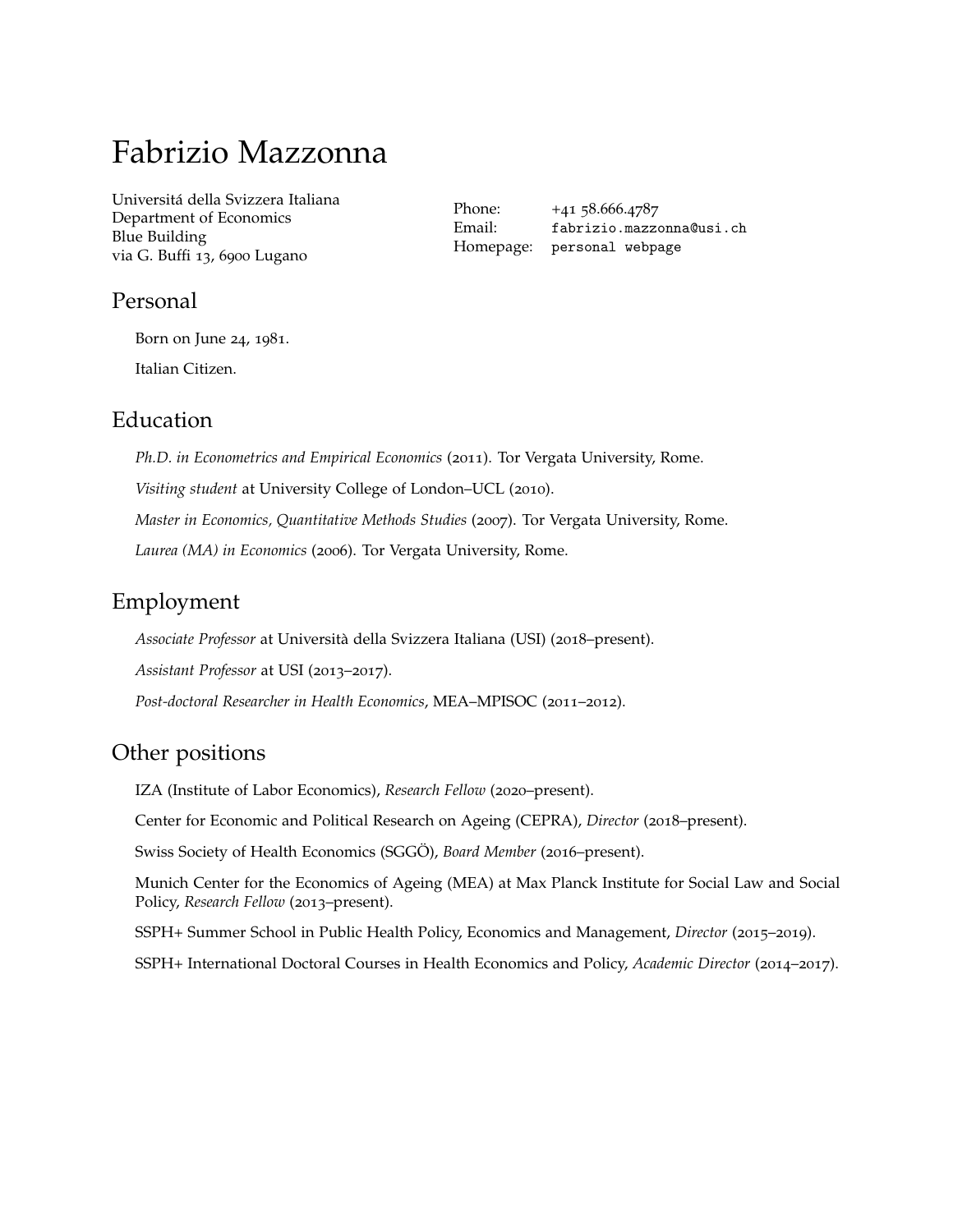# Publications

#### *Journal Articles*

"Immigration Policy and Immigrants' Sleep. Evidence from DACA" with Giuntella O. , Lonsky J., Stella L. (2021). *Journal of Economic Behavior & Organization*, 182: 1–12.

"Sunset Time and the Economic Effects of Social Jetlag: Evidence from US Time Zone Borders" (2019) with O. Giuntella. *Journal of Health Economics*, 65: 210–226.

"Immigration and the Reallocation of Work Health Risk" (2019) with O. Giuntella, C. Nicodemo and C. Vargas Silva. *Journal of Population Economics*, 32:1009–1042.

"Can a smoking ban save your heart?" (2018), with P. Salari. *Health Economics*, 27(10): 1435–1449.

"The role of Culture in Long-term Care" with E. Gentili and G. Masiero (2017). *Journal of Economic Behavior & Organization*, 143(C): 186–200.

"Circadian Rhythms, Sleep and Cognitive Skills. Evidence From an Unsleeping Giant" (2017) with Osea Giuntella and Wei Han. *Demography*, 54(5): 1715–1742.

"Macroeconomic crunches during working years and health outcomes later in life" (2017) with L. Antonova and T. Bucher-Koenen. *Social Science and Medicine*, 187: 134–143.

"Unhealthy retirement?" (2017) with F. Peracchi. *Journal of Human Resources*, 52(1): 128–151.

"Do Immigrants Bring Good Health?" (2015) with O. Giuntella. *Journal of Health Economics*, 43: 140–153.

"Can we trust older people's statements on their childhood circumstances? Evidence from SHARE-LIFE" (2015) with E. Havari. *European Journal of Population*, 31(3): 233–257.

"The long lasting effect of family background: a European cross-country comparison" (2014). *Economics of Education Review*, 40: 25–42.

"The long lasting effects of education on old age health: evidence of gender differences" (2014). *Social Science and Medicine*, 101: 129–138.

"Aging, cognitive abilities and retirement" (2012) with F. Peracchi. *European Economic Review*, 56(4): 691–710.

"The effect of education on old age cognitive abilities: evidence from a regression discontinuity design" (2012) with J. Banks. *Economic Journal*, 122(560): 418–448.

#### *Book chapters*

"The economics of cognitive ageing" with F. Peracchi. In *Oxford Research Encyclopedia of Economics and Finance*. Oxford University Press.

"Pattern of cognitive ageing" (2013) with F. Peracchi. In *Active ageing and solidarity between generations in Europe*, Börsch-Supan A., Brandt M., Litwin H. and Weber, G. (ed.): 199–208.

"The recent economic crisis and old-age health in Europe" (2013) with T. Bucher-Koenen. In *Active ageing and solidarity between generations in Europe*, Börsch-Supan A., Brandt M., Litwin H. and Weber, G. (ed.): 233–242.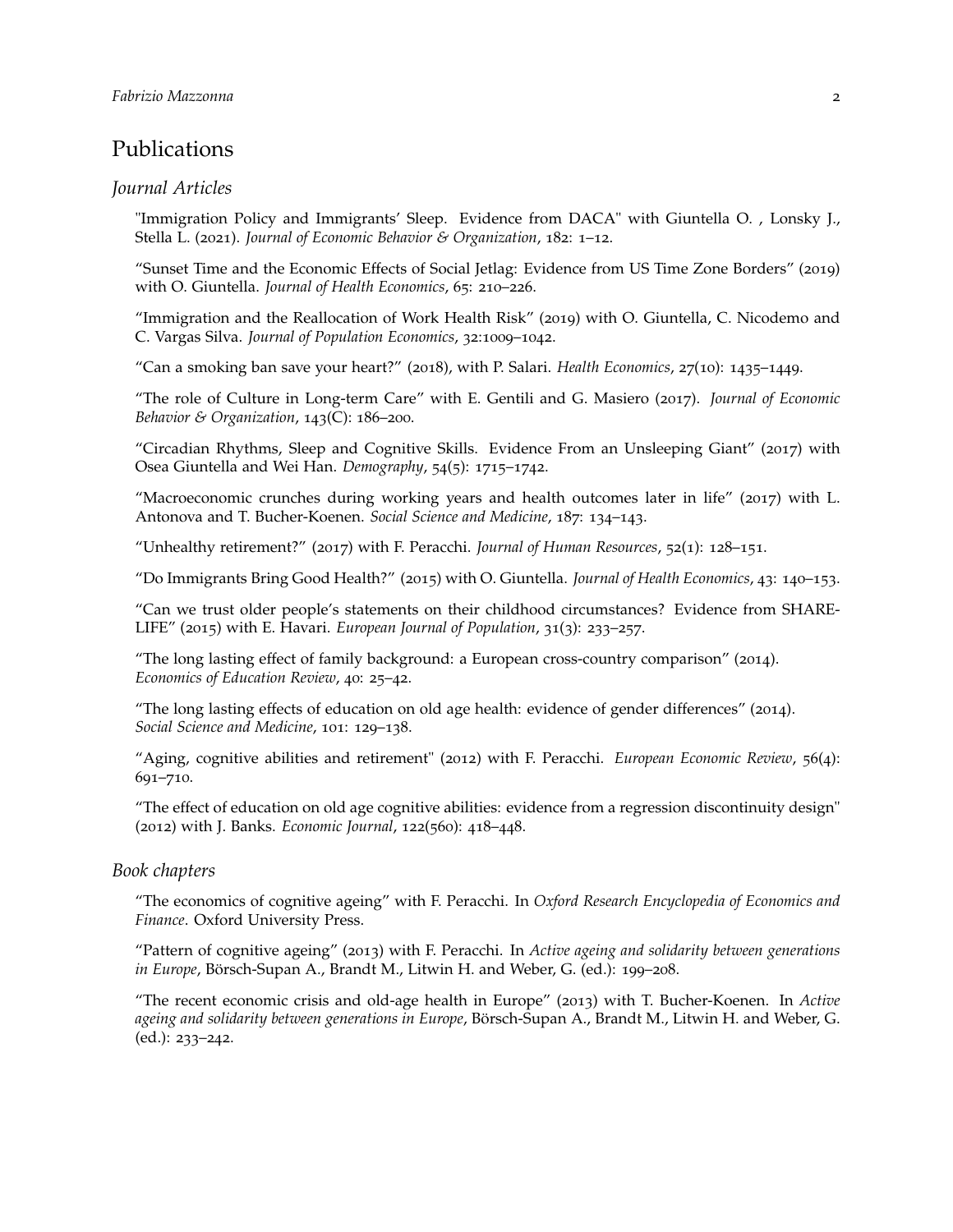#### *Working papers*

"Are Older People Aware of Their Cognitive Decline? Misperception and Financial Decision Making" with Peracchi F. (2020) IZA-DP 13725. R&R at *Journal of Political Economy*.

"The Effect of Absolute versus Relative Temperature on Health and the Role of Social Care". with Masiero G. and Santarossa M. (2021). IZA-DP 14201 R&R at *Health Economics*.

"Retirement, sleep and health" with Giuntella O. and , Stella L. (2021).

"Unhealthy Immigrant Sleep Assimilation" with Billari F., Giuntella O. and , Stella L. (2021).

"Happy Pills? Mental Health Effects of the Dramatic Increase of Antidepressant Use" with Masiero G. and Steinbach S. (2020). IZA-DP 13727.

"Cultural differences in COVID-19 spread and policy compliance: evidence from Switzerland" (2020) Covid Economics, CEPR, issues 33 (pre-print vetted papers).

"What drives the rise of antidepressant consumption? Evidence from Switzerland" with Masiero G., and Verbeek O. (2018). IdEP-WP 2018/01.

"What drives the substitutability between native and foreign workers? Evidence about the role of language" with E. Gentili a (2017). IdEP-WP 2017-02.

# **Teaching**

Health Policy, SGGÖ PhD course, Lugano, 2020.

Public Economics, Bachelor of the Faculty of Economics, USI, 2019–2021.

Quantitative methods for policy evaluation, Master in Economics, USI, 2019–2021.

Fundamentals of Economics, Bachelor of the Faculty of Communication Sciences, USI, 2014–2020.

Public Economics and Policy, Master in Public Policy and Management, USI, 2013–2014 and 2021.

Microeconomics, Master in Public Policy and Management, USI, 2013.

Principles of Economics and Health Economics , Master of Advanced Studies in Economics and Health Management (NET-MEGS), USI, (2013–2019).

### Awards and Grants

Project leader for the Swiss National Foundation (SNF) grant (2015–2019), "Antidepressant medication, mental health and economic crisis" (co-applicants: Giuliano Masiero and Massimo Filippini). Grant value: CHF 212'000.

Winner of the SSPH+ Assistant Professorship Program (2013–2016).

PhD thesis selected for publication in the *Book of short papers PhD Theses in Statistics and Applications*, Italian Statistics Society Vol. 3.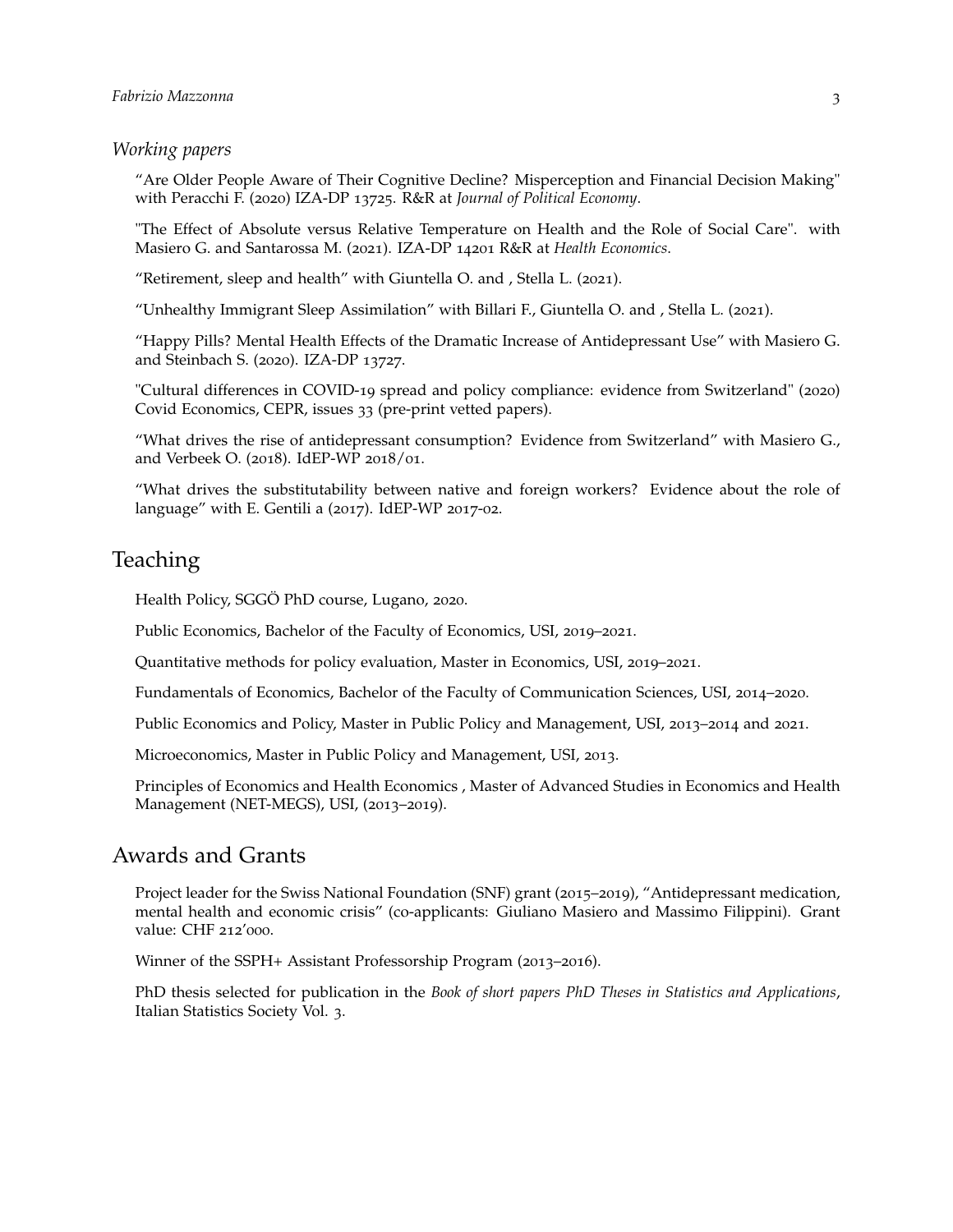# Referee for scholarly journal

Advances in Life Course Research; Ageing & Society; American Journal of Health Economics; American Journal of Preventive Medicine; Demography; Economics of Education Review; Economic Journal; Economics & Human Biology; European Economic Review; European Journal of Ageing; Health Economics; Health Policy; International Journal of Health Economics and Management; International Journal of Public Health; IZA Journal of Labor & Development; Journal of Applied Econometrics; Journal of Economic Behavior & Organization; Journal of the European Economic Association; Journal of Health Economics; Journal of Human Resources; Journal of Population Economics; Journal of Public Economics; Journal of the Royal Statistical Society: Series A; Labour Economics; Lancet-Public Health; LABOUR; Lancet-Public Health; Oxford Bulletin of Economics and Statistics; PLOS ONE; Social Science and Medicines; Swiss Journal of Economics and Statistics; The B.E. Journal of Economic Analysis and Policy; The European Journal of Population; The Journal of the Economics of Ageing.

## Conferences, workshop and seminars

#### *Organization*

CEPRA-NBER workshop on Ageing and Health (Munich, June 2-3, 2020). Joint with Jonathan Skinner and Axel Boersch-Supan *Cancelled*

CEPRA-NBER workshop on Ageing and Health (Lugano, June 14-15, 2019). Joint with Jonathan Skinner and Axel Boersch-Supan.

MEA-NBER workshop on Ageing and Health (Munich, June 6-7, 2018). Joint with Jonathan Skinner and Axel Boersch-Supan.

Workshop on Aging, Health, Disability and Wellbeing (Lausanne, June 12-13, 2017). Joint with Jurgen Maurer.

CEPRA-NBER workshop on Ageing and Health (Lugano, June 2-3, 2017). Joint with Jonathan Skinner and Massimo Filippini.

SSPH+ Summer School in Public Health Policy, Economics and Management, Lugano (Lugano, 2015– 2019).

#### *Invited speaker*

Economic and Social Research of Jinan University, Guangzhou, China (2021); University of Basel (2021), University of Pittsburgh (2020); University of Rome Tor Vergata (2019); Keynote speaker at CINCH+ Economics of Mental Health Workshop (2019), Essen, Germany; Catholic University in Milan (2018); European Commission DG JRC (2018); Cerge-EI, Prague (2017); University of Lucern (2017); Swiss Federal Institute of Technology (ETH), Zurich (2017); Research Institute for the Evaluation of Public Policies (FBK-IRVAPP), Trento (2017); LMU-University of Munich (2012 and 2016); University of Economics Prague (VSE) (2016); University of Lausanne (UNIL) (2016); University of Southern Denmark, Aarhus (2015); Erasmus School of Economics, Rotterdam (2015); University of Oxford (2015); MEA (2010 in Mannheim, 2013 and 2015 in Munich); Université Paris Dauphine (2014); DIW Berlin (2014); USI-Lugano (2012); University of Augsburg (2012); TU-Darmstadt (2011).

#### *Conference presentations (selected)*

ASSA Annual Meeting of the American Economic Society, virtual meeting (2021), Atlanta (2019) and San Diego (2013).